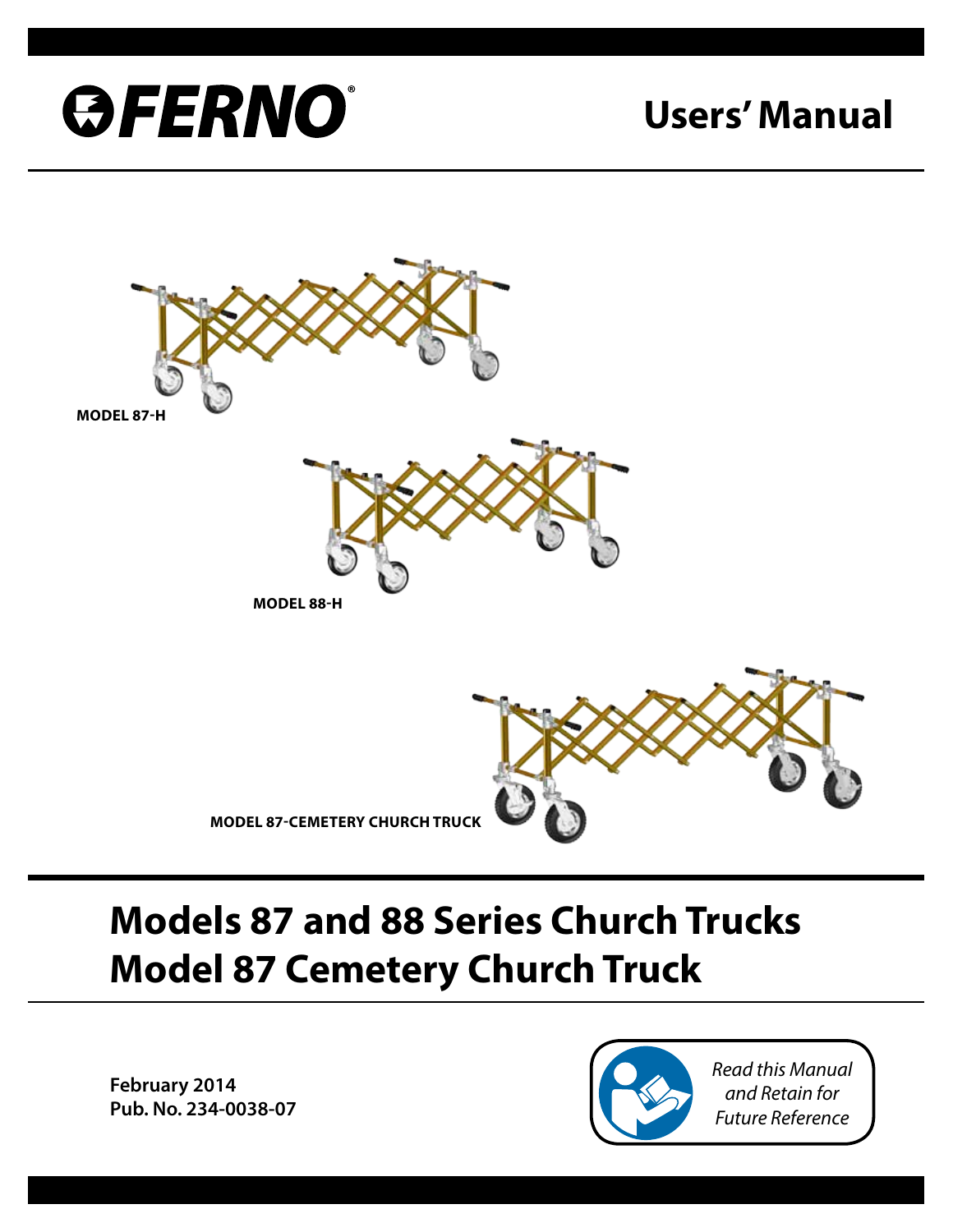## **Ferno Customer Relations**

For ordering assistance or general information:

#### **CANADA AND THE U.S.A.**

| Telephone (Toll-free) | 1.877.733.0911 |
|-----------------------|----------------|
| Telephone             | 1.937.382.1451 |
| Fax (Toll-free)       | 1.888.388.1349 |
| Fax                   | 1.937.382.1191 |
| Internet              | www.ferno.com  |

#### **All Other Locations**

For assistance or information, please contact your Ferno distributor. If you do not have a Ferno distributor, please contact Ferno Customer Relations:

> Ferno-Washington, Inc., 70 Weil Way Wilmington, Ohio 45177-9371, U.S.A.

| Telephone | $+1.937.382.1451$ |
|-----------|-------------------|
| Fax       | $+1.937.382.6569$ |
| Internet  | www.ferno.com     |



#### **users' manual**

To request additional free users' manuals, contact Ferno Customer Relations, your Ferno distributor, or visit www.ferno.com.



Serial Number

Location: On an end crosstube (all models).

### **Disclaimer**

This manual contains general instructions for the use, operation and care of this product. The instructions are not all-inclusive. Safe and proper use of this product is solely at the discretion of the user. Safety information is included as a service to the user. All other safety measures taken by the user should be within and under consideration of applicable regulations and local protocol. It is recommended that training on the proper use of this product be provided before using this product in an actual situation.

Retain this manual for future reference. Include it with the product in the event of transfer to new users. Additional free copies are available upon request from Customer Relations.

#### **Proprietary Notice**

The information disclosed in this manual is the property of Ferno-Washington, Inc., Wilmington, Ohio, USA. Ferno-Washington, Inc. reserves all intellectual property rights, proprietary design rights, manufacturing rights, reproduction use rights, and sales use rights thereto, and to any article disclosed therein except to the extent those rights are expressly granted to others or where not applicable to vendor proprietary parts.

#### **Limited Warranty Statement**

The products sold by Ferno are covered by a limited warranty, which is printed on all Ferno invoices. The complete terms and conditions of the limited warranty, and the limitations of liability and disclaimers, are also available upon request by calling Ferno at 1.800.733.3766 or 1.937.382.1451.



Ferno-Washington, Inc. 70 Weil Way Wilmington, Ohio 45177-9371, U.S.A. 1.937.382.1451

EC **REP**  FERNO S.r.l. via B. Zallone, n. 26, 40066 Pieve di Cento, Bologna, Italy +39.051.6860028 234-3468-02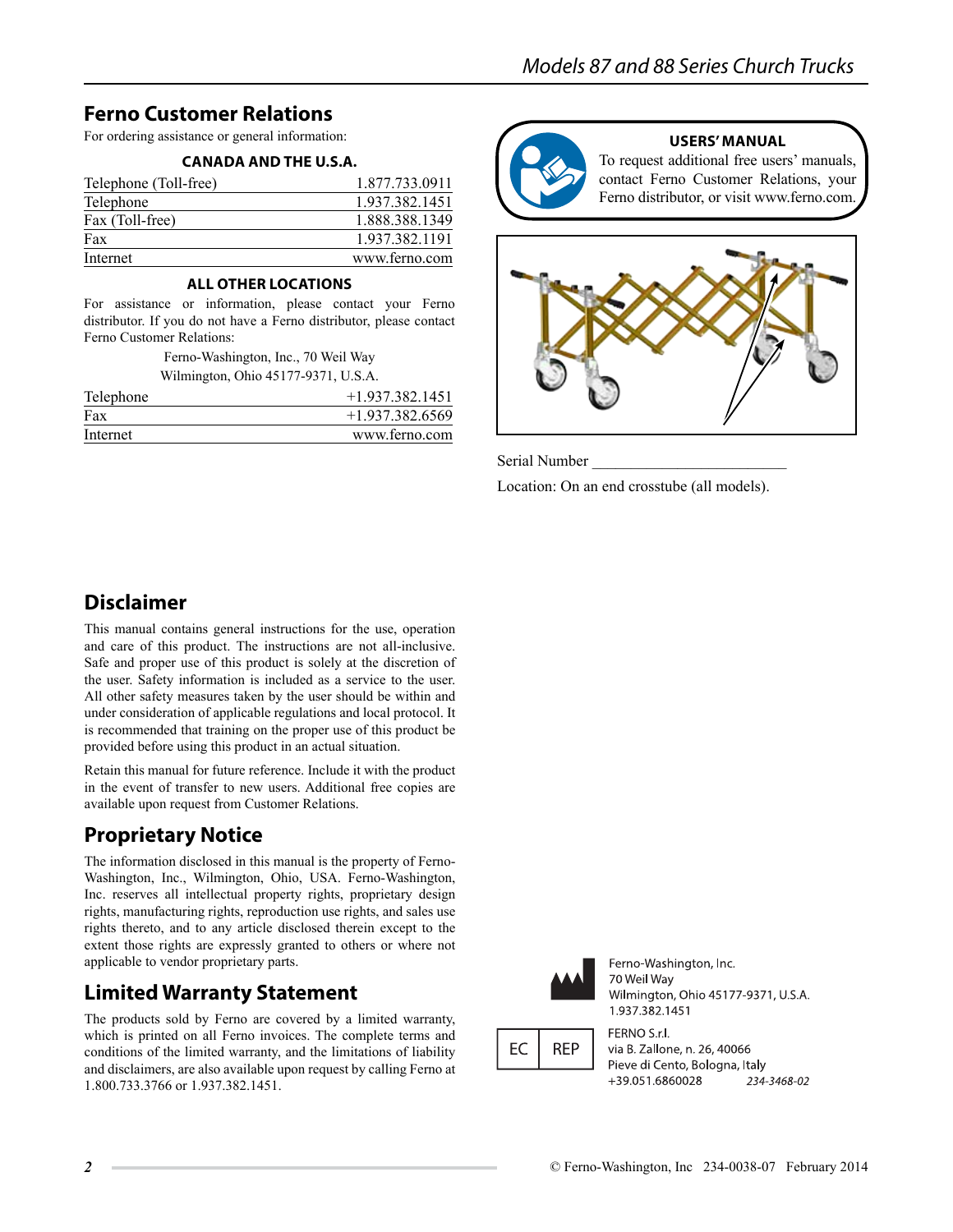# **Table of Contents**

| Ferno Customer Relations                       |   |
|------------------------------------------------|---|
| 1 - Safety Information                         |   |
|                                                | 4 |
| 1.2 Bloodborne Disease Notice                  | 4 |
| 1.3 Important                                  | 4 |
|                                                | 4 |
| 2 - Operator Training and Skills _____________ | 4 |
|                                                | 4 |
|                                                | 4 |
|                                                | 5 |
| 3.1 Description                                | 5 |
| 3.2 General Specifications                     | 5 |
| 3.3 Components                                 | 6 |
| 4 - Using the Features                         | 7 |
| 4.1 Swivel Locks (Models 87, 87-H, 88, 88-H)   |   |
| 4.2 Wheel Locks                                |   |
| (Model 87-Cemetery Church Truck)               |   |
| 4.3 Frame Locks (All Models)                   | 8 |
| 4.4 Fold-Out Handles (Models 87-H,             |   |
| 87-Cemetery Church Truck, 88-H)                | x |
|                                                |   |

| <b>Section</b>                                    | Page     | <b>Section</b>                                                                  | Page            |
|---------------------------------------------------|----------|---------------------------------------------------------------------------------|-----------------|
| Ferno Customer Relations 2                        |          | 4.5 Crossbar Handle (Models 87 and                                              |                 |
|                                                   |          | 87-Cemetery Church Truck)                                                       | 8               |
| 1.1 Warning                                       |          |                                                                                 | $\overline{9}$  |
| 1.2 Bloodborne Disease Notice                     | $\Delta$ |                                                                                 |                 |
| 1.3 Important                                     |          | 5.2 General Guidelines for Use                                                  | $\mathbf{Q}$    |
| 1.4 Symbol Glossary 4                             |          | 5.3 Adjusting the Truck Length (All Models) ______                              | 9               |
| 2 - Operator Training and Skills ________________ |          | 5.4 Placing a Casket on the Truck (All Models) 10                               |                 |
|                                                   |          | 5.5 Rolling a Truck With a Casket On It 10                                      |                 |
|                                                   |          |                                                                                 | 11              |
|                                                   |          | 6.1 Maintenance Schedule 11                                                     |                 |
|                                                   |          |                                                                                 |                 |
|                                                   |          | 6.3 Cleaning the Truck                                                          | $\overline{11}$ |
|                                                   |          | 6.4 Tire Pressure (Model 87-Cemetery                                            |                 |
| <b>4 - Using the Features</b>                     |          | Church Truck) 11                                                                |                 |
| 4.1 Swivel Locks (Models 87, 87-H, 88, 88-H) 7    |          | 6.5 Inspecting the Truck                                                        | 11              |
| 4.2 Wheel Locks                                   |          |                                                                                 |                 |
| (Model 87-Cemetery Church Truck) __________       |          | 7 - Accessories and Related Products _________________ 13                       |                 |
| 4.3 Frame Locks (All Models) 28                   |          |                                                                                 | 13              |
| 4.4 Fold-Out Handles (Models 87-H,                |          | 7.2 Covers                                                                      | 13              |
| 87-Cemetery Church Truck, 88-H) 8                 |          | 8 - Parts and Service 14                                                        |                 |
|                                                   |          | 8.1 U.S.A. and Canada                                                           | 14              |
|                                                   |          | 8.2 Worldwide                                                                   | 14              |
|                                                   |          | 8.3 Parts List                                                                  | 14              |
|                                                   |          | 8.4 Parts Diagram 15                                                            |                 |
|                                                   |          | <b>Training Record</b><br><u> 1989 - Johann Stoff, fransk politik (d. 1989)</u> | 16              |

 **Maintenance Record \_\_\_\_\_\_\_\_\_\_\_\_\_\_\_\_\_\_\_\_\_\_\_\_\_\_ 16**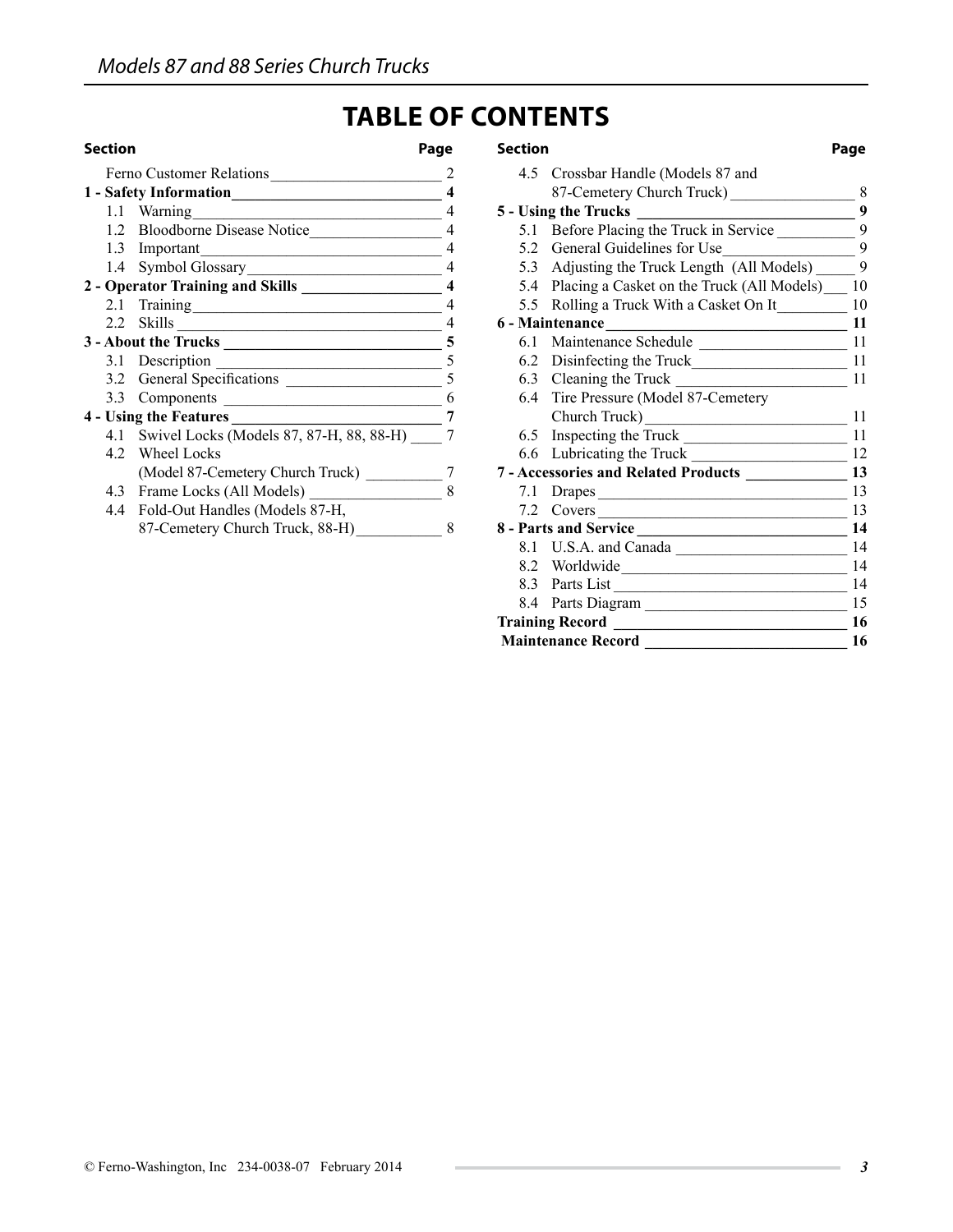# **1 - Safety Information**

#### **1.1 Warning**

Warning notices indicate a potentially hazardous situation which, if not avoided, could result in injury or death.

#### **Warning**

**Untrained operators can cause injury or be injured. Permit only trained personnel to operate the truck.**

**Improper use of the truck can cause injury. Use the truck only for the purpose described in this manual.**

**Improper operation can cause injury. Operate the truck only as described in this manual.**

**Helpers can cause injury or be injured. Maintain control of the truck and direct all helpers.**

**Using the Model 87-Cemetery Church Truck/casket combination on a slope steeper than 15° can cause the truck to tip, resulting in injury or damage. Use the truck/ casket on level surfaces whenever possible, and never on a slope steeper than 15°.**

**An unattended truck/casket combination can move or be moved and cause injury or damage. Remain with the truck/casket and maintain control of it at all times.**

**Improper maintenance can cause injury. Maintain the truck only as described in this manual.**

**Attaching improper items to the truck can cause injury. Use only Ferno-approved items on the truck.**

**Improper parts and service can cause injury. Use only Ferno parts and Ferno-approved service on the truck.**

**Modifying the truck can cause injury and damage. Use the truck only as designed by Ferno.**

## **1.2 Bloodborne Disease Notice**

To reduce the risk of exposure to bloodborne diseases such as HIV-1 and hepatitis when using the product, follow the disinfecting and cleaning instructions in this manual.

## **1.3 Important**

Important notices emphasize important usage or maintenance information.

#### **Important**

### **1.4 Symbol Glossary**

The symbols defined below are used on the product and/ or in this users' manual. Ferno uses symbols recognized by the International Standards Organization (ISO), American National Standards Institute (ANSI) and the mortuary services industry.

| General Warning<br>of Potential Injury | 1000 lb<br>454 kg<br>Load Limit                     | Read the<br>Users' Manual |
|----------------------------------------|-----------------------------------------------------|---------------------------|
| Unlocked Locked                        | Lubricate<br>E                                      | Do Not<br>Lubricate       |
|                                        | <b>Product Meets</b><br>European Union<br>Standards |                           |

# **2 - Operator Training and Skills**

#### **2.1 Training**

Operator trainees need to:

- read and understand this manual.
- be trained on the use of the truck.
- practice with the truck before using it in service.
- record their training information. A sample training record sheet is provided on page 16.

## **2.2 Skills**

Operators using the truck need:

- a working knowledge of mortuary-service procedures
- a complete understanding of the procedures described in this manual.

# **Warning**

**Untrained operators can cause injury or be injured. Permit only trained personnel to operate the truck.**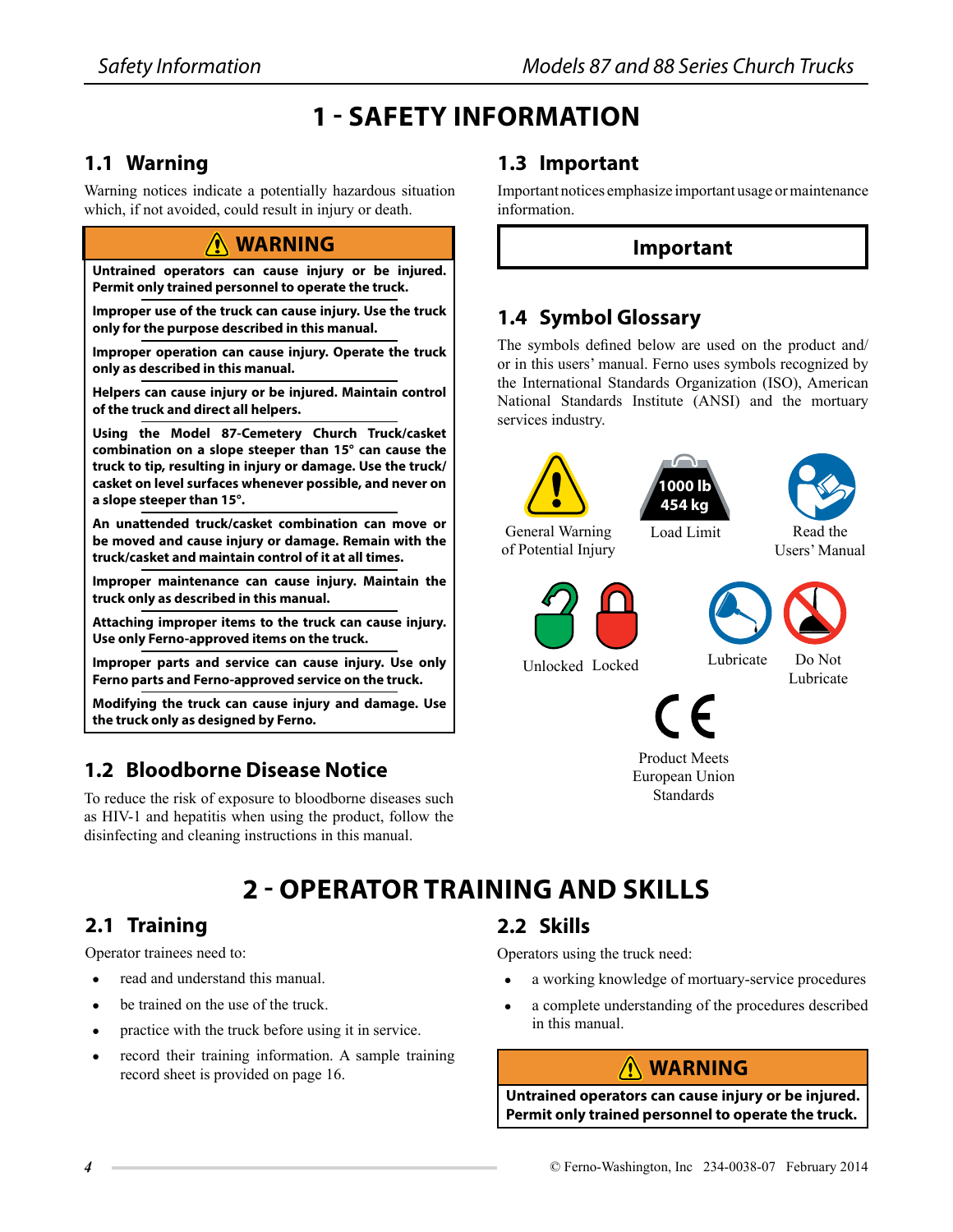# **3 - About the Trucks**

#### **3.1 Description**

The church trucks and the cemetery church truck (called the trucks or truck in this manual) are designed to display and transport a casket. The cemetery church truck can be used at a graveside.

The trucks are constructed of round and rectangular aluminum tubing with a protective anodized finish. Their X-frame undercarriages can be locked in four length positions to accommodate a wide range of casket sizes.

## **3.2 General Specifications**

#### **Warning**

**Improper use of the truck can cause injury. Use the truck only for the purpose described in this manual.**



#### **LOAD LIMIT**

Inspect the truck if the load limit has been exceeded (See *Inspecting the Truck,* page 11).

|                           | Model 87         | Model 87-H       | Model<br>87-Cemetery<br><b>Church Truck</b> | Model 88         | Model 88-H                |
|---------------------------|------------------|------------------|---------------------------------------------|------------------|---------------------------|
| Length (bumper to bumper) |                  |                  |                                             |                  |                           |
| Folded                    | 6 in. (159 mm)   | 6 in. (159 mm)   | $7$ in. $(165$ mm)                          | 6 in. (159 mm)   | 6 in. (159 mm)            |
| Position 1                | 19 in. (502 mm)  | 19 in. (502 mm)  | 19 in. (489 mm)                             | 16 in. (406 mm)  | 16 in. $(406 \text{ mm})$ |
| Position 2                | 30 in. (768 mm)  | 30 in. (768 mm)  | 30 in. (749 mm)                             | 24 in. (600 mm)  | 24 in. (600 mm)           |
| Position 3                | 50 in. (1270 mm) | 50 in. (1270 mm) | 50 in. (1276 mm)                            | 38 in. (972 mm)  | 38 in. (972 mm)           |
| <b>Fully Extended</b>     | 61 in. (1549 mm) | 61 in. (1549 mm) | 61 in. (1556 mm)                            | 47 in. (1181 mm) | 47 in. (1181 mm)          |
| Width                     |                  |                  |                                             |                  |                           |
| Bumper to Bumper          | 18 in. (457 mm)  | 18 in. (457 mm)  | 18 in. (457 mm)                             | 18 in. (457 mm)  | 18 in. (457 mm)           |
| Handles Unfolded          | n/a              | 42 in. (1054 mm) | 42 in. (1054 mm)                            | n/a              | 39 in. (991 mm)           |
| Height                    |                  |                  |                                             |                  |                           |
| Folded                    | 29 in. (743 mm)  | 29 in. (743 mm)  | 33 in. (826 mm)                             | 29 in. (743 mm)  | 29 in. (743 mm)           |
| <b>Fully Extended</b>     | 22 in. (559 mm)  | 22 in. (559 mm)  | 25 in. (641 mm)                             | 22 in. (559 mm)  | 22 in. (559 mm)           |
| <b>Wheel Size</b>         | 6 in. (152 mm)   | 6 in. (152 mm)   | 8 in. (203 mm)                              | 6 in. (152 mm)   | 6 in. (152 mm)            |
| <b>Swivel-Wheel Locks</b> | 4                | 4                | n/a                                         | $\overline{4}$   | 4                         |
| <b>Wheel Locks</b>        | n/a              | n/a              | $\overline{2}$                              | n/a              | n/a                       |
| Weight                    | 36 lb (16 kg)    | 38 lb (17 kg)    | 59 lb (27 kg)                               | 32 lb (14 kg)    | 34 lb (15 kg)             |
| <b>Load Limit</b>         | 1000 lb (454 kg) | 1000 lb (454 kg) | 1000 lb (454 kg)                            | 1000 lb (454 kg) | 1000 lb (454 kg)          |







**(Model 87-H Cemetery Church Truck Not shown**\*\*\*\*

\*Length shank-to-shank is approximately 1 in. (25.4 mm) greater than length bumper-to-bumper. \*\*Width shank-to-shank is approximately 4 in. (101.6 mm) greater than width bumper-to-bumper. \*\*\*Length plate-to-plate is approximately 2 in. (50.8 mm) greater than length bumper-to-bumper. \*\*\*\*Model 87-H Cemetery Church Truck: Width plate-to-plate is approximately 5 in. (127 mm) greater than width bumper-to-bumper. Specifications are rounded to the nearest whole number. Metric conversions are calculated before rounding the Imperial measurements. Ferno reserves the right to change specifications without notice.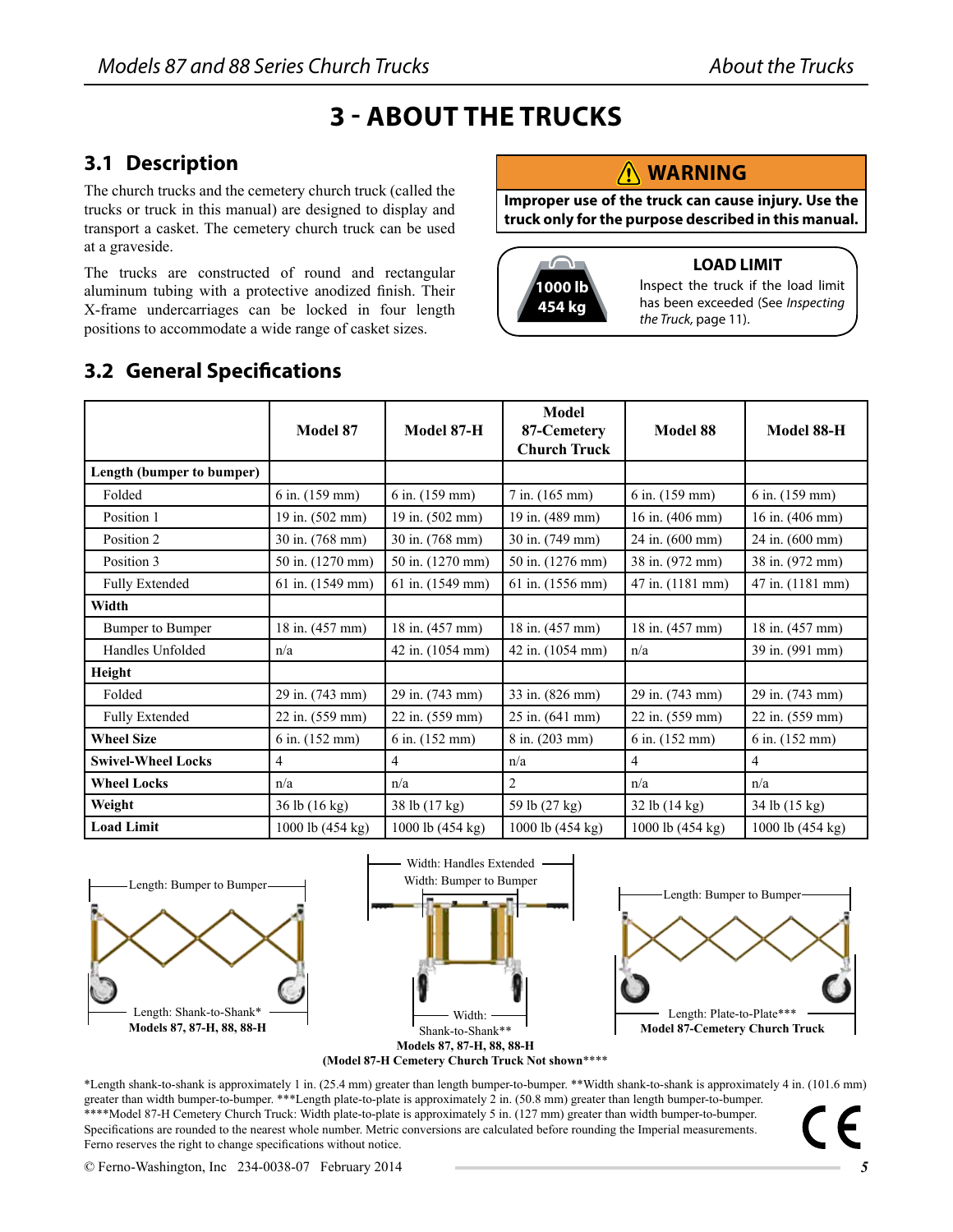#### **3.3 Components**

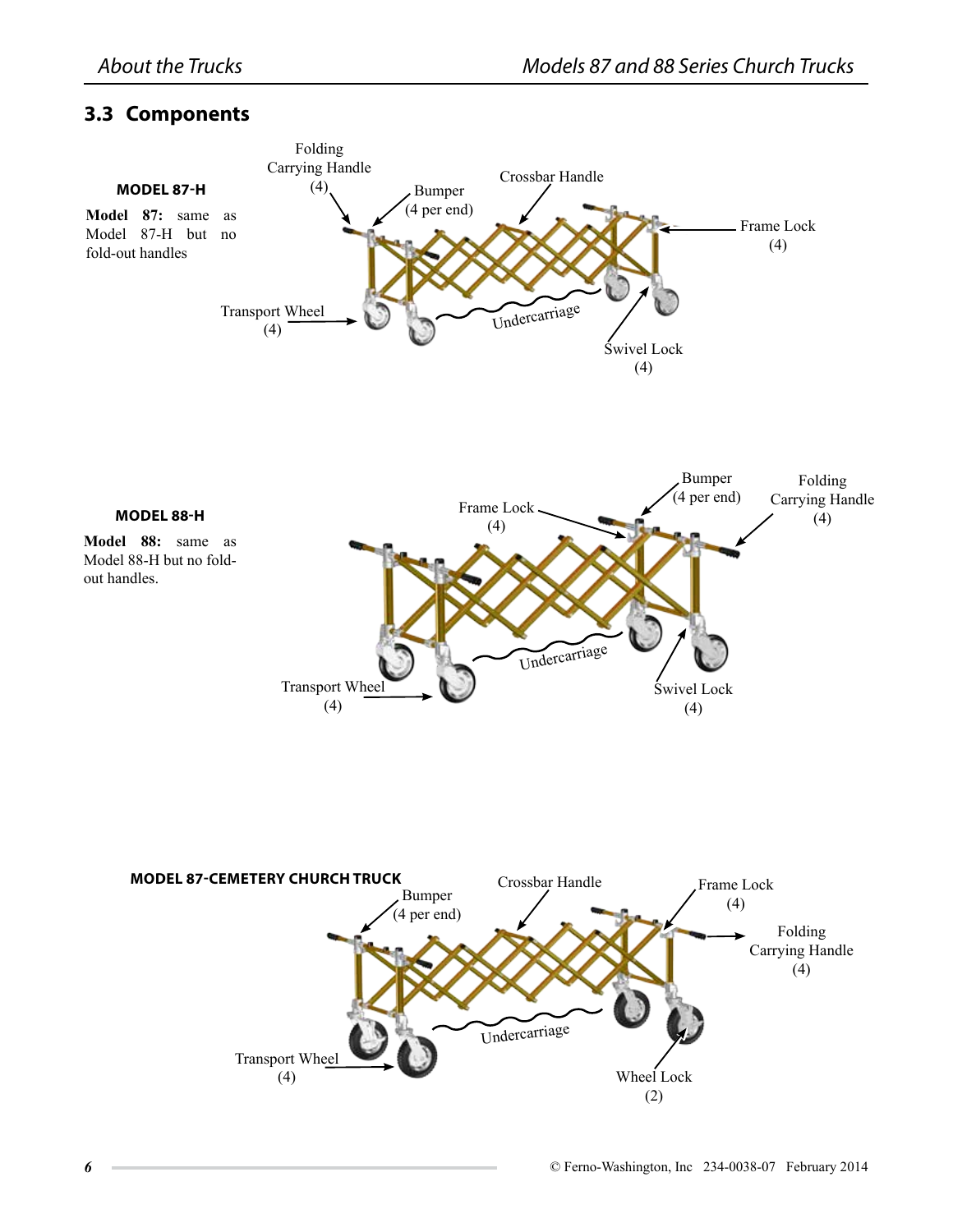# **4 - Using the Features**

#### **4.1 Swivel Locks (Models 87, 87-H, 88, 88-H)**

The swivel locks prevent the wheels from swiveling but not from rolling.

The locks can be engaged at 90° angles as illustrated below, but not between those angles.



**To engage a swivel lock:** turn the wheel to the desired position and rotate the lock lever down (Figure 1). Repeat with the other wheels.

**To disengage a swivel lock:** rotate the lock lever up (Figure 2).

To prevent the truck from rolling when it is stationary, position the wheels as shown in Figure 3 and rotate all four swivel-lock levers down to engage the locks.

## **4.2 Wheel Locks (Model 87-Cemetery Church Truck)**

The casters on two diagonal corners of the truck are fitted with locks that prevent the wheels from rolling, but not from swiveling.

Follow these guidelines when using the wheel locks:

- ● Engage **both** wheel locks.
- Keep the wheel locks engaged except when rolling the truck.
- Stay with the truck/casket and maintain control of the truck at all times.

**To engage a wheel lock**, turn the wheel to the desired position and use your foot to push the end of the lock down until it stops (Figure 4).

**To disengage a wheel lock**, use your foot to push the opposite end of the lock down until it stops (Figure 5).





*Figure 1 - Swivel Lock Engaged*

*Figure 2 - Swivel Lock Disengaged*



*Figure 3 - Wheel Configuration for Stationary Truck*





*Figure 4 - Wheel Lock Engaged*

*Figure 5 - Wheel Lock Disengaged*

#### **Important**

Keep the wheels locked except when rolling the truck, and remain with the truck/casket at all times. The wheel locks are not a substitute for operator control of the truck.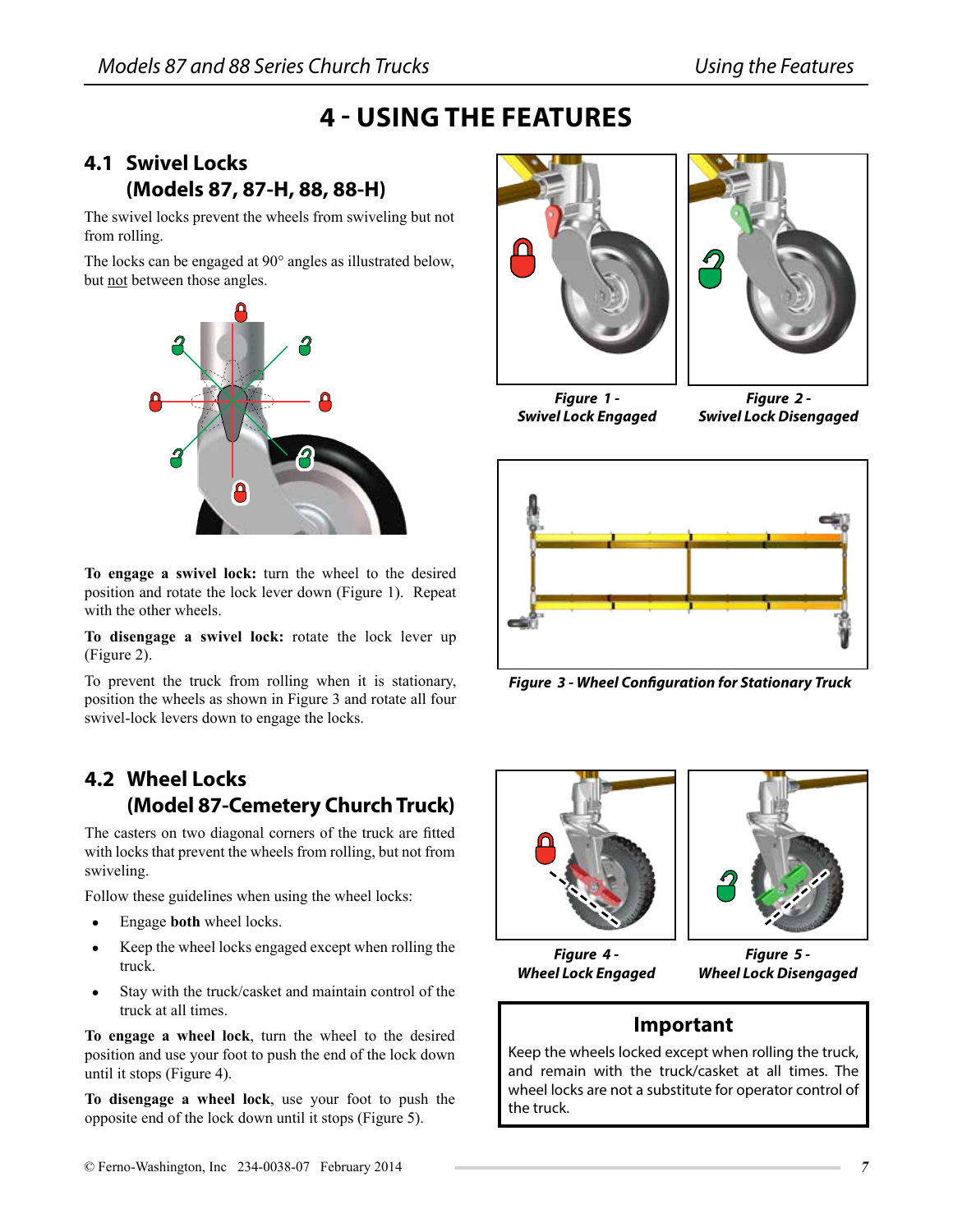#### **4.3 Frame Locks (All Models)**

The undercarriage locks into position at four pre-set lengths. Engage all four frame locks to secure the undercarriage in the selected position.

To adjust the length of the undercarriage, disengage all four locks by rotating the lock levers down (Figure 6).

After adjusting the undercarriage length, rotate all four lock levers up to engage the locks (Figure 7).

## **4.4 Folding Handles (Models 87-H, 87-Cemetery Church Truck, 88-H)**

Models 87-H, 87-Cemetery Church Truck, and 88-H trucks are equipped with fold-out handles for use when rolling and maneuvering the trucks.

**To extend a handle**, raise the handle until it stops at the horizontal position (Figure 8.)

**To fold a handle,** push the handle down to the vertical position (Figure 8).





*Figure 6 - Frame Lock Disengaged*

*Figure 7 - Frame Lock Engaged*



*Figure 8 - Folding Handle Operation*

## **4.5 Crossbar Handle (Models 87 and 87-Cemetery Church Truck)**

When a Model 87 or Model 87-Cemetery Church Truck is folded, the center crossbar functions as a handle for rolling and lifting the truck (Figure 9).



*Figure 9 - Using the Crossbar Handle*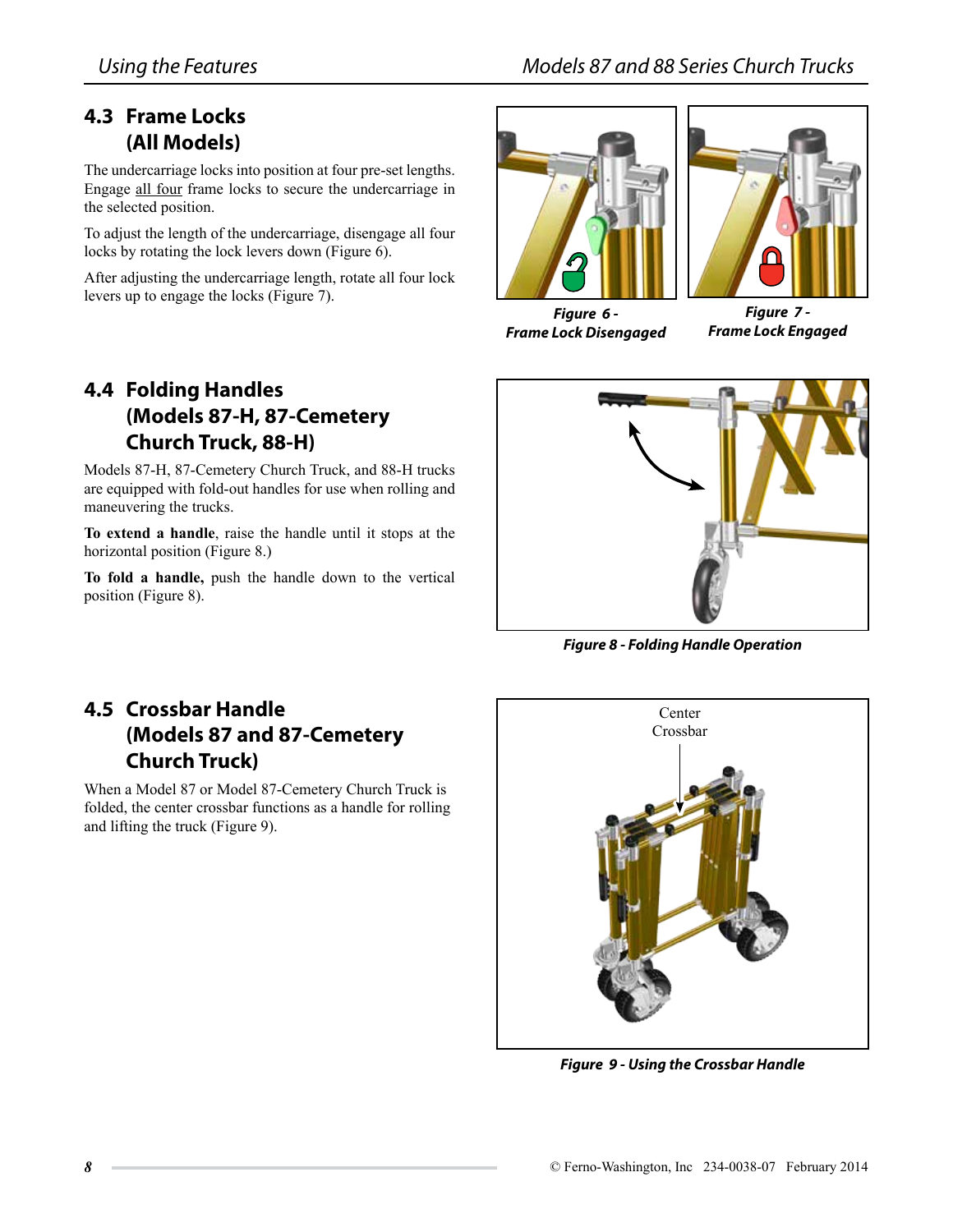# **5 - Using the Trucks**

## **5.1 Before Placing the Truck in Service**

- Personnel who will work with the truck need to read this manual.
- Confirm that the truck operates properly. See *Inspecting the Truck,* page 11.

#### **5.2 General Guidelines for Use**

- ● It is the users' responsibility to ensure safe practices.
- The truck is for professional use only.
- A minimum of two or four trained operators is required. Ferno strongly recommends that at least four trained operators be used with heavy loads and with the Model 87-H Cemetery Church Truck.
- Operators work together and maintain control of **the truck at all times.**
- Use the truck as described in this manual.
- Use the truck only when it operates properly.

#### **5.3 Adjusting the Truck Length (All Models)**

After every adjustment, confirm that all four frame locks are engaged by trying to move the ends of the truck apart and together. If the locks are engaged, the ends will not move.

#### **To adjust the truck length:**

- 1. Rotate all four frame locks down to the unlocked position (see *Frame Locks*, page 8).
- 2. Grasp both ends of the truck and move them apart or together until the truck is near the desired length (Figure 10).
- 3. Rotate all four frame locks to the raised position and adjust the truck length a little more until the lock pins seat in the lock-pin holes with a click.

#### **Warning**

**Improper operation can cause injury. Operate the truck only as described in this manual.**

### **Warning**

**Helpers can cause injury or be injured. Maintain control of the truck and direct all helpers.**



#### *Safety Symbols Used in This Manual*

#### **Important**

After adjusting the truck length, always check to make sure all four frame locks are engaged.



*Figure 10 - Adjusting the Truck Length*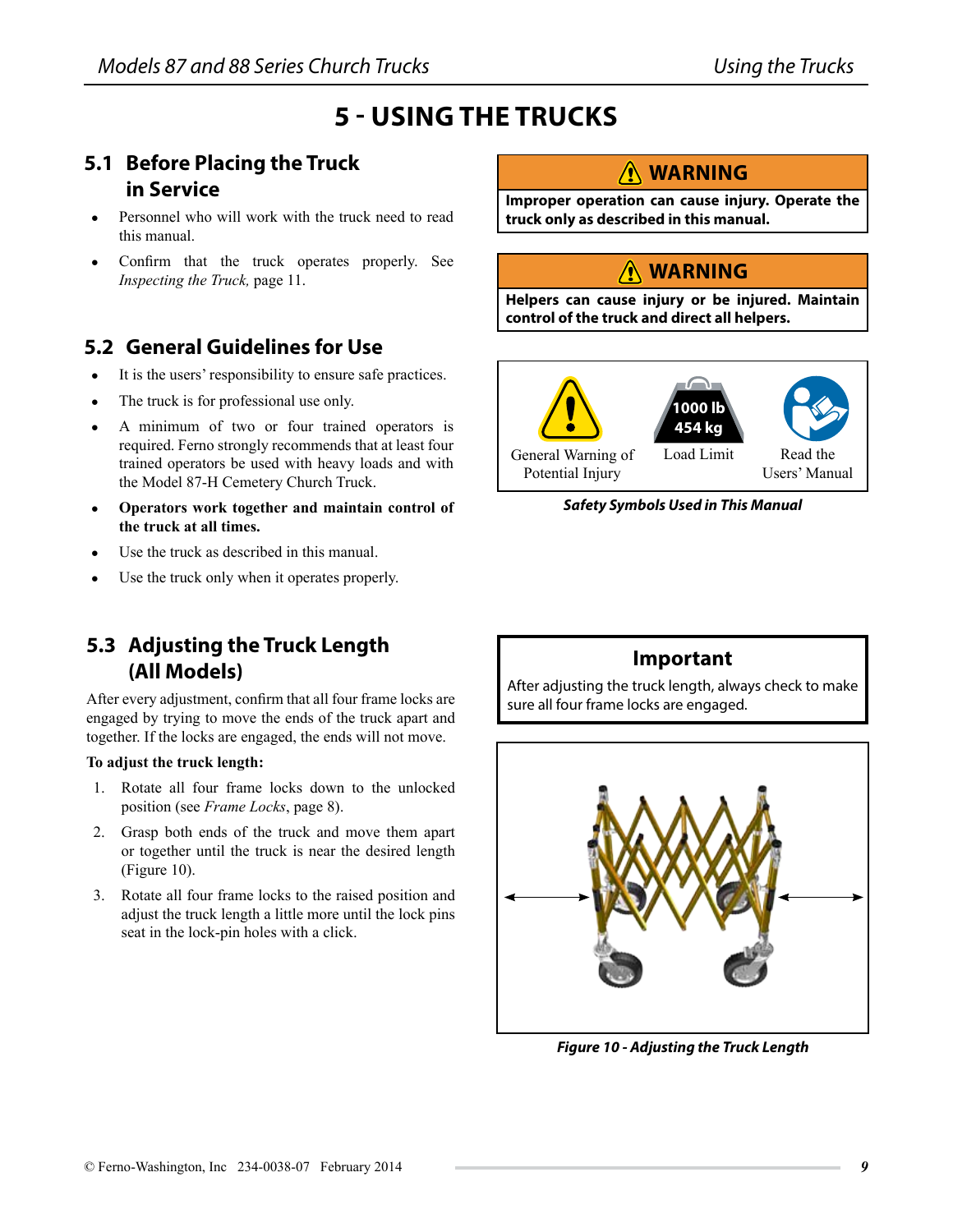#### **5.4 Placing a Casket on the Truck (All Models)**

- 1. Park the truck on a level surface.
- 2. Adjust the truck length to be as long as possible while keeping the ends of the truck beneath the casket (Figure 11). See *Adjusting the Truck Length*, page 9.
- 3. Position and lock the truck wheels to help keep the truck from rolling (see *Swivel Locks and Wheel Locks*, page 7).
- 4. Place the casket on the truck, centering it on the rubber bumpers to ensure proper balance.

#### **5.5 Rolling a Truck With a Casket On It**

#### **Model 87-Cemetery Church Truck**

- Use a minimum of four operators to roll the truck.
- Use the truck on slopes less than 15°. On slopes steeper than 15°, the truck/casket combination can become top-heavy and tip. Keep the truck on level surfaces whenever possible.
- Stay with the truck and maintain control of it at all times.
- Grasp the folding handles and roll the truck by pushing it.
- To cross a low obstacle, grasp the handles and lift and pull the front wheels over the obstacle, then repeat with the trailing wheels.

#### **Models 87, 87-H, 88, and 88-H**

- ● Use a minimum of two operators to roll the truck. Ferno recommends using four operators for caskets standard size and larger.
- Stay with the truck and maintain control of it at all times.
- Keep the truck on level surfaces whenever possible.
- To maximize maneuverability and steering control:
	- Align the forward two wheels parallel with the long axis of the truck and engage the swivel locks.
	- Disengage the swivel locks on the trailing wheels.
- ● If the truck has folding handles, grasp them and roll the truck by pushing.

If there are no folding handles, operators position themselves in pairs on opposite sides of the truck, grasp the casket handholds, and push forward to move the truck.

To cross a low obstacle, grasp the truck folding handles and lift and pull the front wheels over the obstacle, then repeat with the trailing wheels.

If there are no folding handles, operators should seek a ramp or an alternative route with no obstacles.



*Figure 11 - Center the Casket on the Truck*

#### **Warning**

**Using the Model 87-Cemetery Church Truck/casket combination on a slope steeper than 15° can cause the truck to tip, resulting in injury or damage. Use the truck/casket on level surfaces whenever possible, and never on a slope steeper than 15°.**

## **Warning**

**An unattended truck/casket combination can move or be moved and cause injury or damage. Remain with the truck/casket and maintain control of it at all times.**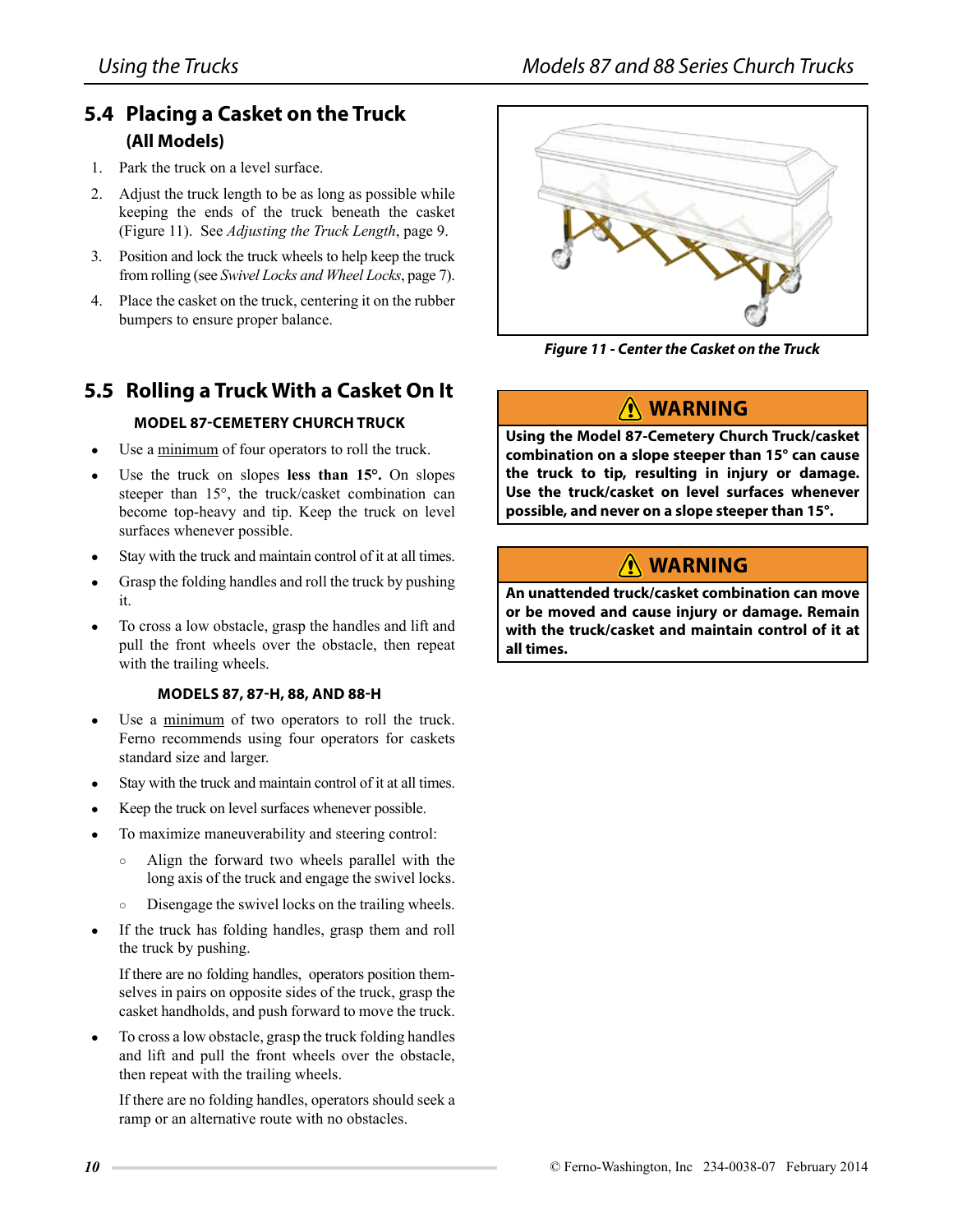# **6 - Maintenance**

#### **6.1 Maintenance Schedule**

The truck requires regular maintenance. Set up and follow a maintenance schedule. The table at right represents minimum intervals for maintenance.

Keep maintenance records. A sample maintenance record sheet is provided on page 16.

When using maintenance products, follow the manufacturers' directions and read the manufacturers' material safety data sheets. You can purchase a recommended disinfectant from your Ferno distributor or Ferno Customer Relations (page 2).

#### **6.2 Disinfecting the Truck**

Wipe all surfaces with disinfectant. Follow the disinfectant manufacturer's instructions for application method and contact time. Ferno recommends you inspect the truck for damage as you disinfect it.

### **6.3 Cleaning the Truck**

Hand wash all surfaces of the truck with warm water and a mild detergent. Rinse with warm, clear water. Dry the truck with a towel or allow it to air-dry.

### **6.4 Tire Pressure (Model 87-Cemetery Church Truck)**

Check the air pressure in the truck tires monthly. Keep the tires properly inflated at between 45 and 50 psi for safer and easier rolling and maneuvering.

Do **not** exceed the manufacturer's maximum pressure rating shown on the tires.

## **6.5 Inspecting the Truck**

Have your equipment maintenance personnel inspect the truck regularly. Follow the checklist at right and operate the truck through all its functions as described in this manual.

If inspection shows damage or excessive wear, remove the truck from service until repair is made. See *Parts and Service,* pages 14 and 15.

#### **Warning**

**Improper maintenance can cause injury. Maintain the truck only as described in this manual.**

| <b>Minimum</b><br><b>Maintenance Intervals</b> |  | As Needed | Each Month |
|------------------------------------------------|--|-----------|------------|
| <b>Disinfecting</b> (this page)                |  |           |            |
| <b>Cleaning</b> (this page)                    |  |           |            |
| <b>Inspecting</b> (this page)                  |  |           |            |
| <b>Lubricating</b> (page 12)                   |  |           |            |

#### **Important**

Disinfectants and cleaners containing bleach, phenolics, or iodines can cause damage. Do not use products containing these chemicals.

#### **Important**

Using abrasive cleaning compounds or applicators on the truck can cause damage. Do not use abrasive materials to clean the truck.

#### **inspection checklist**

- Are all components present?
- Is the truck free of excessive wear?
- Are all screws, nuts, bolts, rivets, and roll pins securely in place?
- Do all moving parts operate smoothly and properly?
- Do all four frame locks function properly?
- Models 87, 87-H, 88, 88-H: Do all four swivelwheel locks engage properly and stop the wheels from swiveling?
- Model 87-Cemetery Church Truck. Do both wheel locks engage properly and stop the wheels from rolling?
- Model 87-Cemetery Church Truck. Are the tires properly inflated?
- Do the wheels have tread?
- Do the folding handles fold and unfold properly?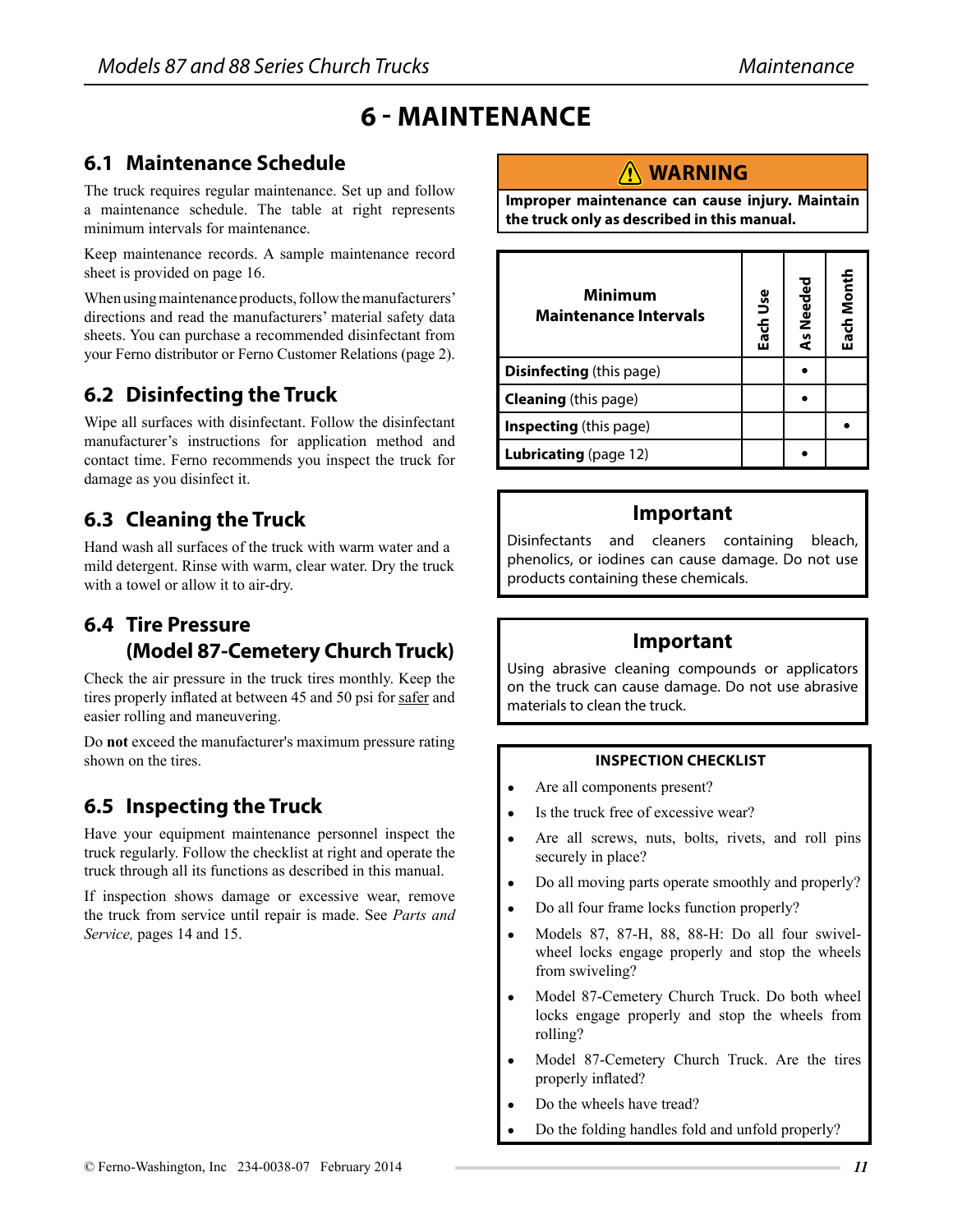## **6.6 Lubricating the Truck**

Disinfect and clean the truck before applying lubricant. Use the lubricants designated below. Do not lubricate points marked with the "do not lubricate" symbol.



#### **Lubrication points**

**Use a small amount of lubricant. Lubricate identical points on each side of the truck.**

| 1. Rings | E-Z-1 or SAE 30-weight oil (1-2 drops) |
|----------|----------------------------------------|
|          |                                        |

2. Washers E-Z-1 or SAE 30-weight oil (1-2 drops) Grease Fitting, Zerk Multi-purpose automotive grease

> Inner Tube

**2**

|          | <b>LUBRICATION-FREE ITEMS</b>                                  |                  |  |  |
|----------|----------------------------------------------------------------|------------------|--|--|
| $\infty$ | Frame Lock (All models)                                        | Do not lubricate |  |  |
| $\infty$ | Swivel-Wheel Lock (Models 87, 87-H, 88, 88-H) Do not lubricate |                  |  |  |
| $\infty$ | Wheel Lock (Model 87-Cemetery Church Truck) Do not lubricate   |                  |  |  |

Lubricate washers at both sides of every

**Models 87, 87-H, and 87-Cemetery Church Truck:** Lubrication points per side: 20. **Models 88, 88-H:** Lubrication points per

outer tube.

side: 14.

#### **Important**

Lubricating parts that should not be lubricated allows dirt and foreign particles to collect on those parts, resulting in damage. Lubricate **only** the numbered reference points shown.

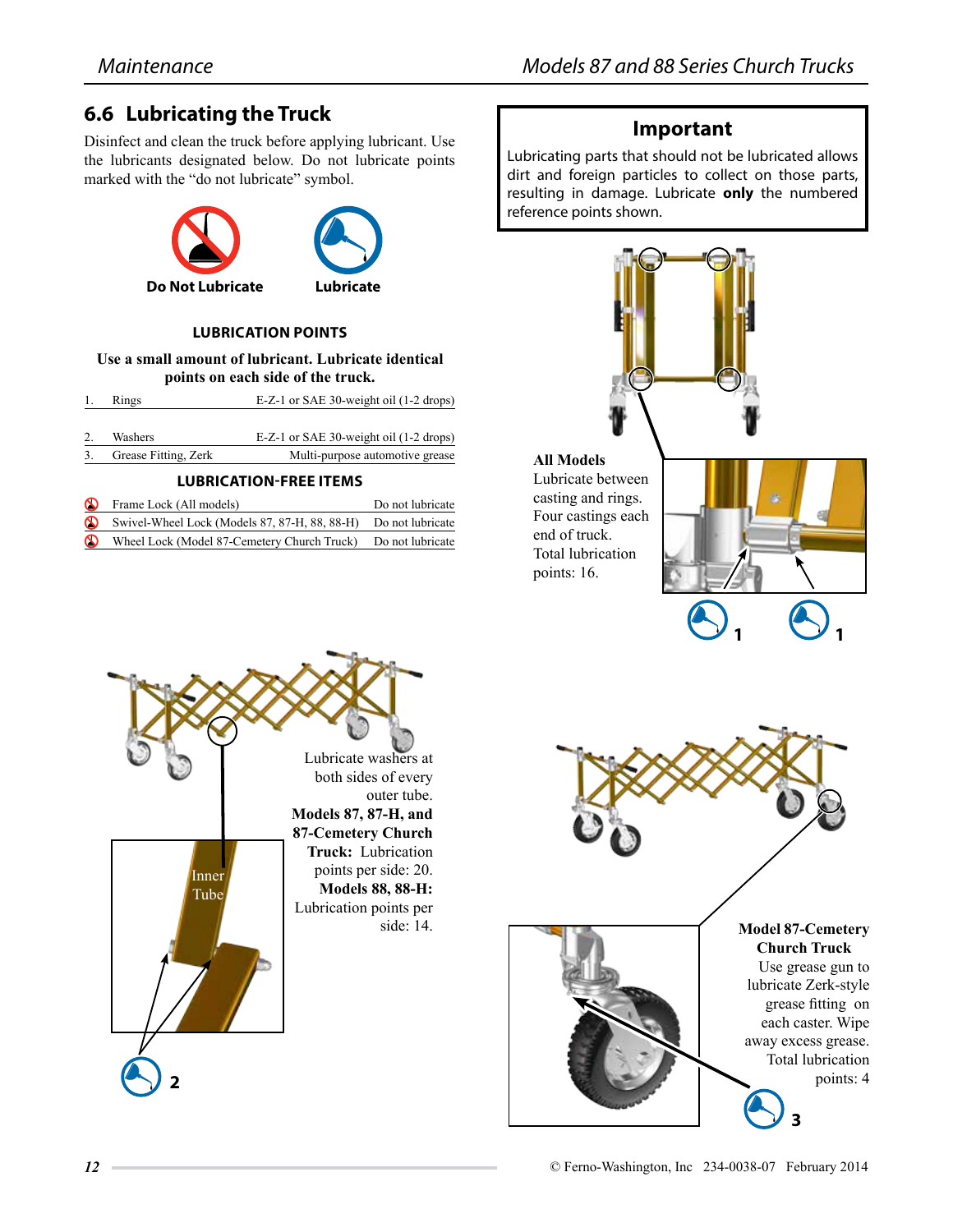# **7 - Accessories and Related Products**

Ferno offers a full line of mortuary service accessories and products (cots, lifts, operating and dressing tables, church and showroom trucks, rollers and bier pins, etc.).

Selected items approved for use with the trucks are listed below. For fabrics, colors, and additional information, please see your Ferno Mortuary catalog or contact Ferno Customer Relations (page 2) or your Ferno distributor.

#### **7.1 Drapes**

- Model 87-D Drape, for Model 87 Church Trucks
- Model 88-D Drape, for Model 88 Church Trucks

 **Note:** *The drapes are not compatible with models 87-H, 88-H or 87-Cemetery Church Trucks.*

#### **7.2 Covers**

- Model 401 Cover, for Church Trucks Without Drapes
- Model 402 Cover, for Church Trucks With Drapes

### **Warning**

**Attaching improper items to the truck can cause injury. Use only Ferno-approved items on the truck.**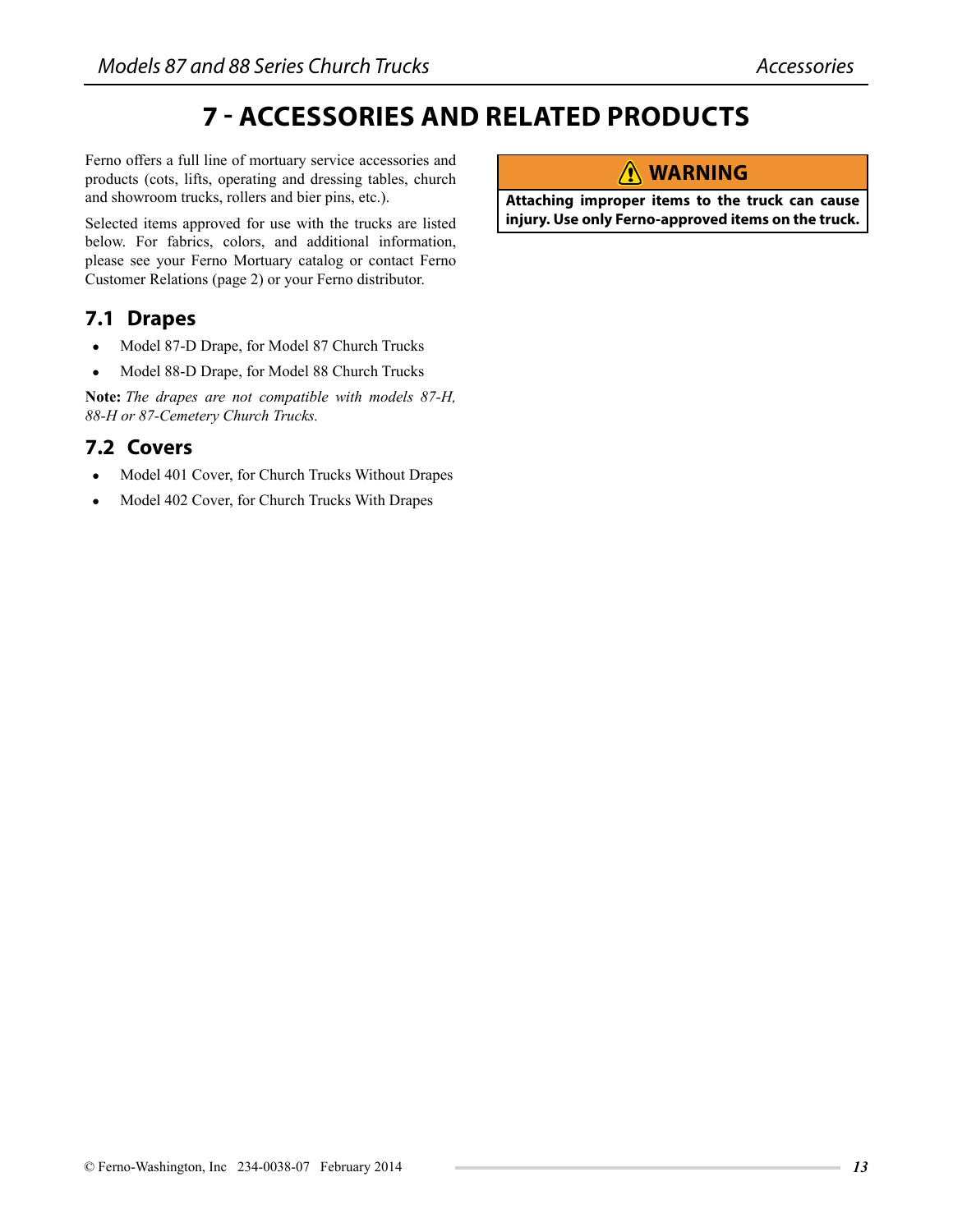# **8 - Parts and Service**

### **8.1 U.S.A. and Canada**

In the United States and Canada, to order parts or for professional truck repair, contact EMSAR® - the only agent authorized by Ferno to manage, service, and repair Ferno products.

| Telephone (Toll-Free) | 1.800.73.EMSAR    |
|-----------------------|-------------------|
| Telephone             | 1.937.383.1052    |
| Fax                   | $+1.937.383.1051$ |
| Internet              | www.EMSAR.com     |

#### **8.2 Worldwide**

To order Ferno parts, and for professional truck repair, contact your Ferno distributor. Your distributor is the only agent authorized by Ferno to manage, service, and repair Ferno products.

#### **8.3 Parts List**

Both metric and Imperial style fasteners are provided in the kits. If your serial number is 09N111746 or greater, use the supplied metric fasteners. If your serial number is less than 09N111746, use the supplied Imperial fasteners.

| No.            | Part     | <b>Description</b>                        | Qty  |
|----------------|----------|-------------------------------------------|------|
|                | 090-5943 | Rubber Bumper with Bolt Metric/Imperial   | 1 ea |
|                |          | - Rubber bumper, qty 4;                   |      |
|                |          | - Non-Marking Rubber Tip, qty 8           |      |
| $\overline{c}$ | 090-5942 | Plastic Cap Round/Rectangle               | 4 ea |
| $\overline{3}$ | 090-5944 | Frame Lock, Position-Lever Assembly       | l ea |
| $\overline{4}$ | 090-5947 | <b>Black Grip Handle</b>                  | 1 ea |
| 5              | 090-5941 | Caster Assembly (87, 87-H, 88, 88-H Only) | 1 ea |
| 6              | 090-5945 | Swivel Lock, Wheel-Lever Assembly         |      |
|                |          | (87, 87-H, 88, 88-H Only)                 | 1 ea |
|                | 090-5952 | Cemetery Wheel with Brake                 |      |
|                |          | (Cemetery Church Truck Only)              | 1 ea |
| 8              | 090-5951 | Cemetery Wheel without Brake              |      |
|                |          | (Cemetery Church Truck Only)              | l ea |
| $\mathbf Q$    | 090-5946 | 87/88 Hardware, Metric and Imperial (n/s) | 1 ea |

#### **Warning**

**Improper parts and service can cause injury. Use only Ferno parts and Ferno-approved service on the truck.**

#### **Warning**

**Modifying the truck can cause injury and damage. Use the truck only as designed by Ferno.**

#### **Important**

When ordering parts for a church truck, you must provide the serial number to ensure you receive the kit that is compatible with your truck.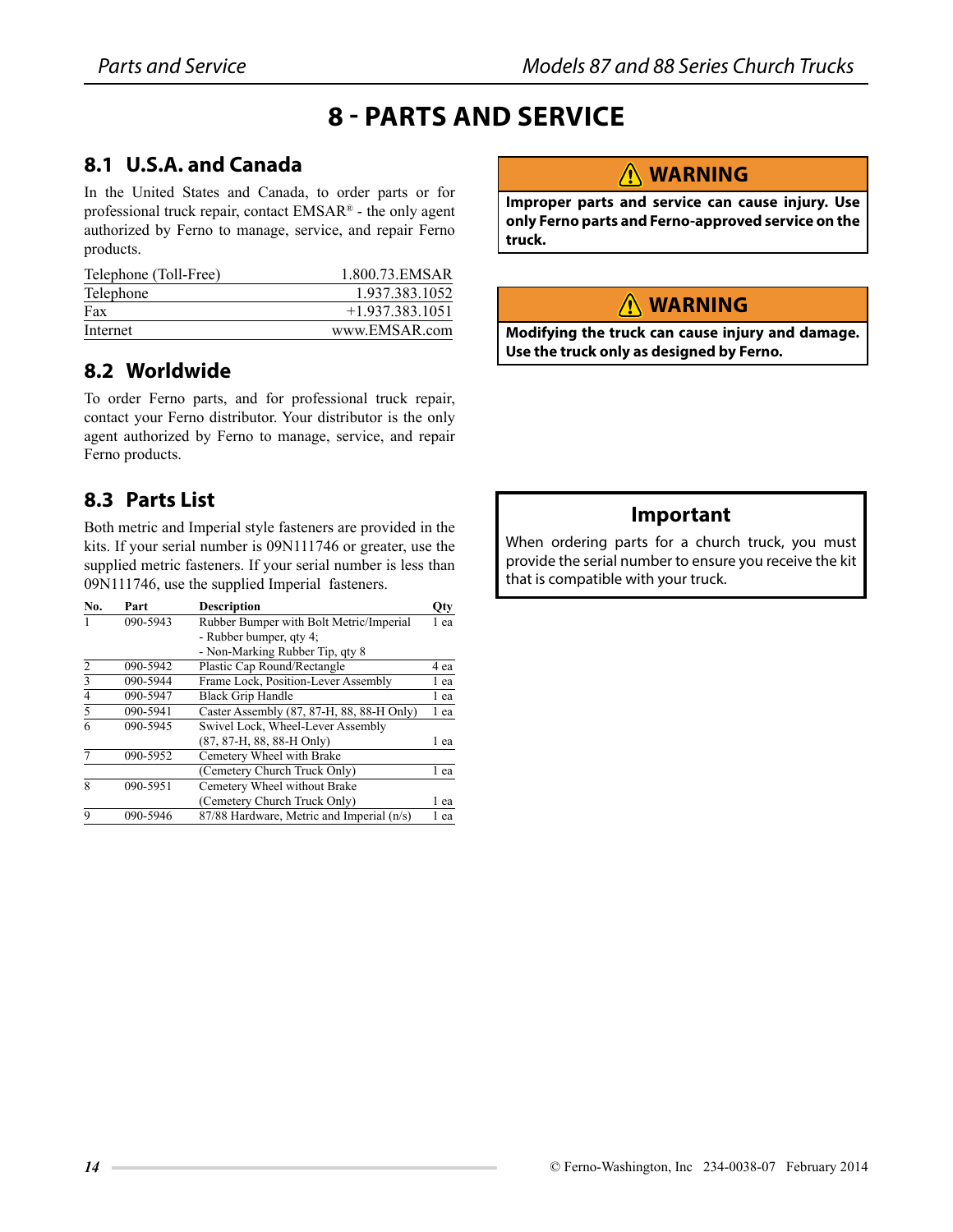#### **8.4 Parts Diagram**

#### **Models 87 and 87-H**



**Model 87-Cemetery Church Truck**